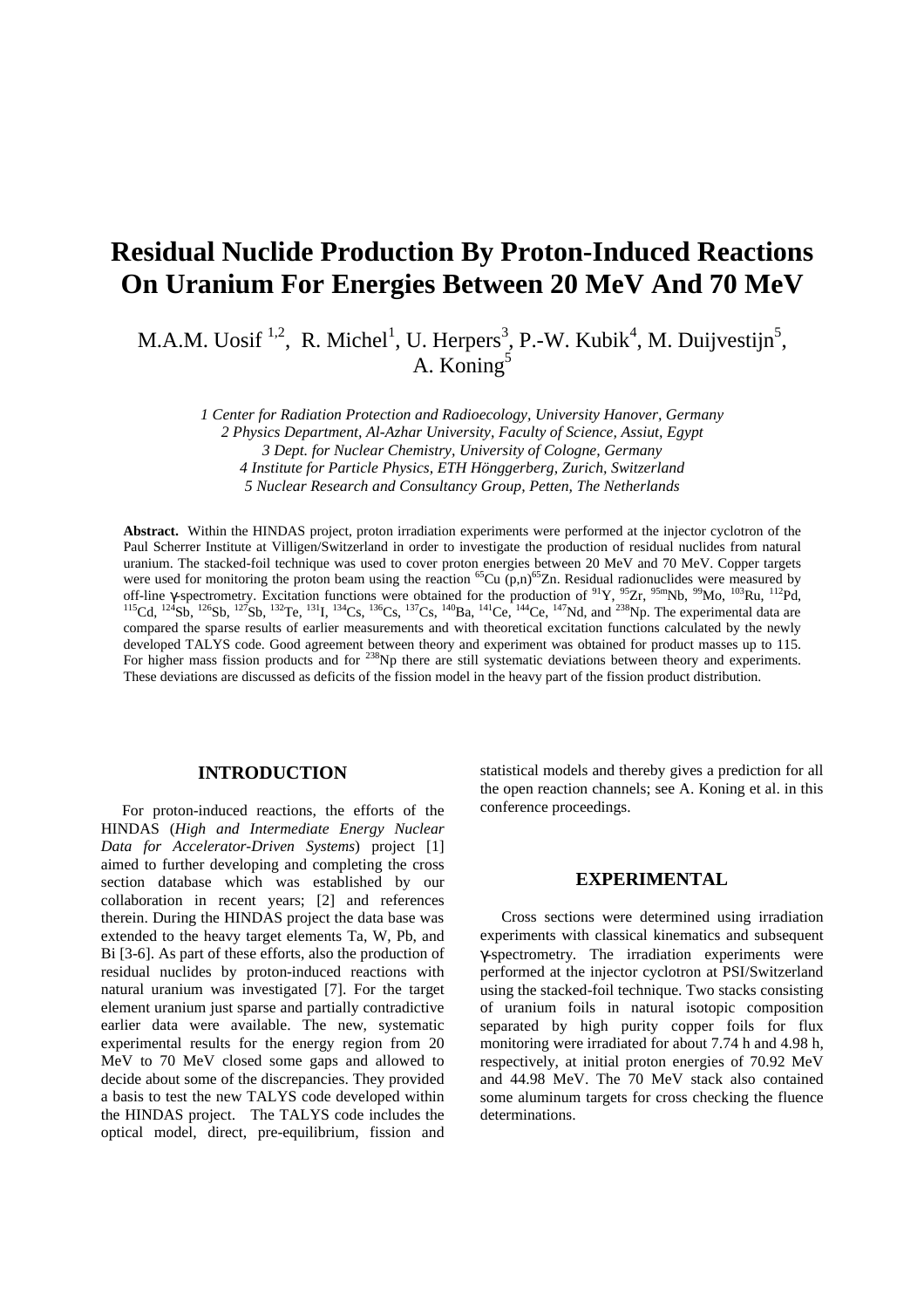All the uranium, copper, and aluminum targets were high-purity (99.999 %) materials supplied by Goodfellow Metals Ltd., UK. A measurement of the isotopic composition of the uranium targets yielded  $0.006 \%$  <sup>234</sup>U,  $(0.71 \pm 0.004)$  % <sup>235</sup>U, < $0.005\%$  <sup>236</sup>U and  $(99.27 \pm 0.01)$  % <sup>238</sup>U.

After irradiation the samples were transported to Hanover and each foil was subsequently measured up to 15 times covering decay times from hours up to 6 months after irradiation by means of γ-spectrometry. Up to six GeLi and HPGe detectors in different geometries were used to minimize systematic influences. The peak areas in the spectra were determined with the commercial software GammaW [8]. Detector efficiencies were determined with calibrated radionuclide sources and interpolations of the efficiency points were made using a fit-function proposed by Gray and Ahmad [9]. The initially produced activity of every identified radionuclide was computed taking into account decay corrections, γ-ray probabilities, detector efficiencies, and self-absorption of γ-rays in the targets. was chosen. All necessary nuclear data were taken from [10].

The energy degradation in the stack was calculated with a PC program based on the work of Anderson and Ziegler [11]. The stacks were designed to meet the following requirements: 1. to provide overlapping energy regions by arranging several stacks to complement each other; 2. to determine the proton flux inside the stack via monitor reactions in the copper foils; 3. to avoid any recoil contamination or recoil loss of produced nuclides by covering each measured foil with thin catcher-foils of the same element; and 4. to check the accuracy of the calculated proton energies inside the stack by comparing the determined crosssections in the copper foils with previously measured values.

Activities obtained for  ${}^{65}Zn$  in the copper foils were used to calculate the proton fluences using the monitor cross sections given in ref. [2]. From the copper foils also 80 new cross sections for the production of  ${}^{56}Co$ ,  ${}^{57}Co$ ,  ${}^{58}Co$ ,  ${}^{60}Co$ , and  ${}^{59}Fe$  from natural copper were determined [7]. The results were in excellent agreement with our earlier measurements [2]. Together with the results obtained from the aluminum targets they confirmed our energy calculations and fluence determination and showed within the experimental uncertainties no evidence of secondary particles in the stacks. The proton fluences for the first uranium targets in the two experiments were  $6.19 \cdot 10^{15}$  cm<sup>-2</sup> and  $2.90 \cdot 10^{15}$  cm<sup>-2</sup>, respectively.

# **RESULTS AND DUSCUSSION**

For proton-induced reactions on natural uranium, we determined a total of about 460 cross sections for the production of  $^{91}Y$ ,  $^{95}Zr$ ,  $^{95m}Nb$   $^{99}Mo$ ,  $^{103}Ru$ ,  $^{112}Pd$ ,  $^{115}$ Cd,  $^{124}$ Sb,  $^{126}$ Sb,  $^{127}$ Sb,  $^{132}$ Te,  $^{131}$ I,  $^{134}$ Cs,  $^{136}$ Cs,  $^{137}$ Cs,  $^{140}$ Ba,  $^{141}$ Ce,  $^{144}$ Ce,  $^{147}$ Nd, and  $^{238}$ Np from natural uranium for 23 individual energies energies between 21 MeV and 69 MeV. In accordance with earlier discussions [2, 3, 4], we estimate the systematical uncertainties from all known sources of uncertainty to be less than 8 % not including the uncertainty due to counting statistics.

Except for <sup>238</sup>Np, produced via <sup>238</sup>U(p,n)<sup>238</sup>Np, all the radionuclides observed are fission products. Most of the cross sections determined are cumulative ones including the production from the decay of radioactive progenitors. Only the cross sections for  $^{124}Sb$ ,  $^{134}Cs$ ,  $^{136}Cs$ , and  $^{238}Np$  are independent ones.

To survey earlier work, a literature search was performed with EXFOR databases maintained by OECD NEA Data Bank (Paris) and National Nuclear Data Center (Brookhaven). The survey resulted in 34 references for  $<sup>nati</sup>U$  and 12 for <sup>238</sup>U. Most of the reports</sup> covered only a limited region of incident energy and/or product nuclides (e.g., some light nuclides, fission fragments, or spallation products). Moreover, 27 out of 46 found publications dated back to 1950-60ies. Almost all early experiments employed chemical separation as an intermediate step between the beam exposure and the radioactivity measurement. Furthermore, most detection techniques employed in the early studies did not include spectrometric techniques for cross section determinations.

In summary, the data base for residual nuclide production by proton-induced reactions on uranium is not comprehensive with respect to product or energy coverage and frequently the data quality is insufficient. Only for a few products, e.g.  $\frac{99}{100}$   $\frac{136}{100}$ Cs,  $\frac{147}{100}$  and  $^{238}$ Np, the complete excitation functions can be roughly estimated for the energies relevant for accelerator-driven techniques, i.e. from thresholds up to a few GeV. In our comparison of the new results with the TALYS calculations (Fig. 1-3) also the earlier work is included thus giving a taste of the presently available data base for uranium. A detailed discussion of the earlier data is given elsewhere [7].

Our new results cover just a relatively small energy range, but they allow deciding about some discrepancies in the earlier data, for some nuclides they are the first data at all, and, last not least, they allow for a systematic test of theoretical calculations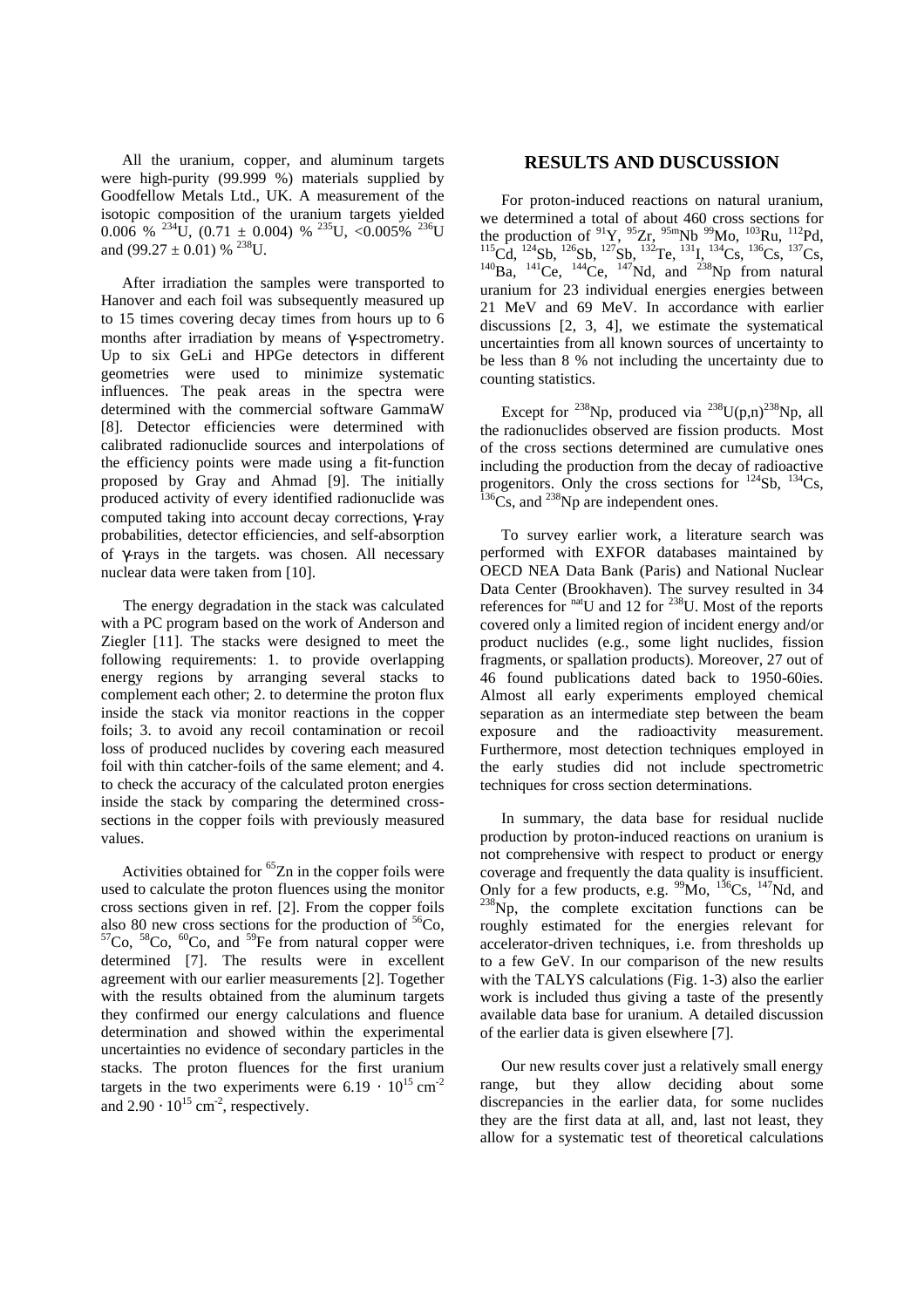using the newly developed TALYS code. To the latter end, blind calculations were performed in a default mode of TALYS for proton energies up to 250 MeV. Some exemplary results are compared with our new data and the existing earlier ones in Fig. 1 to 3.

As examples for the low-mass products we use  $^{95}Zr$ and  $115$ Cd (Fig. 1). For  $95$ Zr only one earlier measurement [12] existed for energies up to 300 MeV. The TALYS calculations are in excellent agreement with our measurements and with the only earlier data point. The agreement between theory and experiment seen in Fig. 1 is typical for all product nuclides with masses up to 115.



**FIGURE 1.** Comparison of experimental cross sections from this work (full circles), from Baba et al. [13] (triangles), Hicks et al. [14] (diamonds), Pappas [15] (open circles), and Yokoyama [12] (squares) with theoretical ones calculated by the TALYS code for the production of  $95Zr$  and <sup>115</sup>Cd in proton-induced fission of natural uranium.

For  $115$ Cd the experimental data base is better than for 95Zr and allow for a comparison over the entire energy range, but some discrepancies remain. It cannot be decided whether the differences between experiment and theory are due to failure of the theory or simply reflect the inconsistency of the experimental data base.



**FIGURE 2.** Comparison of experimental cross sections from this work (full circles), from Davies et al. [16] (triangles), Friedlander [17] (open squares), Hicks et al. [14] (full triangles), Tracy et al. [18] (diamonds), and Yokoyama [12] with theoretical ones calculated by the TALYS code for the production of Cs-isotopes in proton-induced fission of natural uranium.